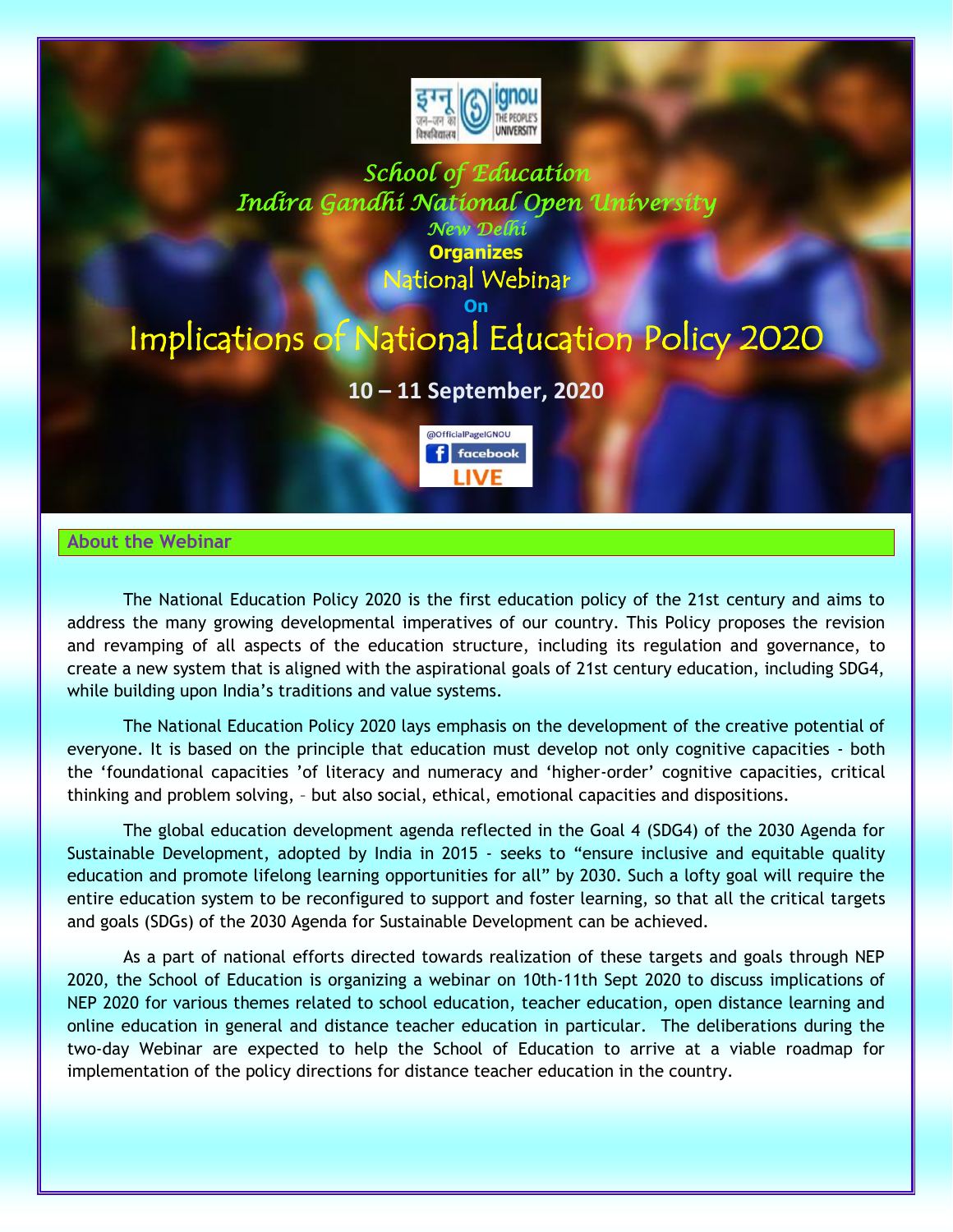#### **Objectives**

The objectives of the webinar are as follows:

- 1. To discuss the implications of NEP 2020 for school education.
- 2. To critically analyze the implications of NEP 2020 for ODL teacher education.
- 3. To deliberate upon the challenges of ODL and online education in the context of NEP 2020.
- 4. To prepare a road map in the light of NEP 2020.

## **Webinar theme**

Implications of NEP 2020

## **Sub themes**

- 1. School Education
- 2. Teacher Education
- 3. Open Distance Learning and Online Education

#### **Resource Persons**

- 1. Shri. K. N. Raghunandan, Educationist
- 2. Prof. H.K. Senapati, Director, NCERT
- 3. Prof. N.V. Varghese, Vice Chancellor, NIEPA
- 4. Prof. Sharad Sinha, NCERT
- 5. Prof. Pranati Panda, NIEPA
- 6. Prof. Akhtar Siddiqui, Former Chairperson, NCTE
- 7. Prof. J. K. Joshi, Formerly with Uttarkhand Open University
- 8. Prof. Veera Gupta, NIEPA
- 9. Prof. Amarendra P. Behera, Joint Director,CIET, NCERT
- 10.Prof. Madhu Parhar, Director, CEMCA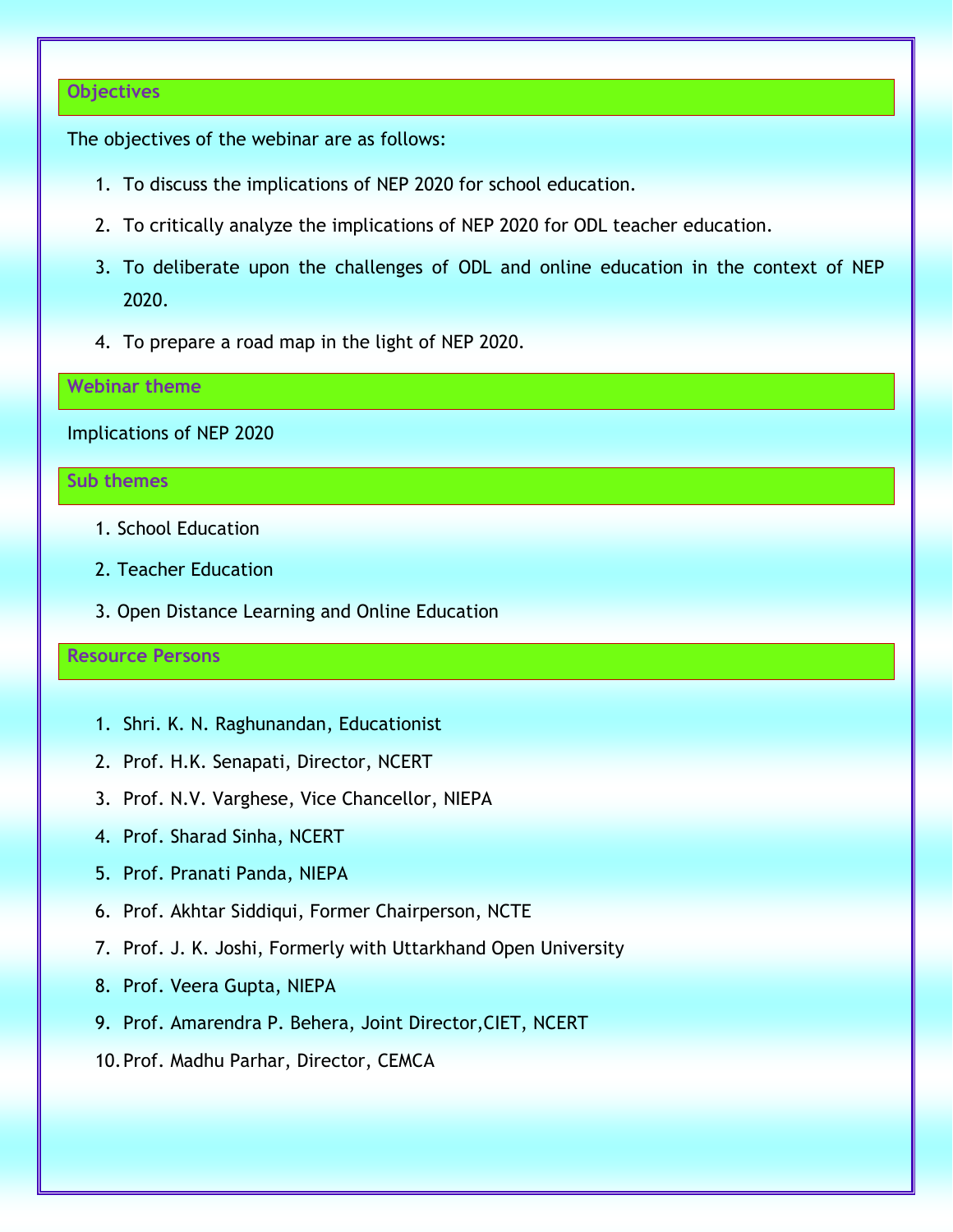# **Webinar Schedule**

## **10th Sept 2020 Inaugural session (11.00 AM -12.45PM)**

| Welcome & Introduction      | Prof. D. Venkateshwarlu<br>Director, SOE, IGNOU      |
|-----------------------------|------------------------------------------------------|
| Address by the PVC, IGNOU   | Prof. R. P. Das<br>Pro-Vice Chancellor, IGNOU        |
| Address by the PVC, IGNOU   | Prof. Satyakam<br>Pro-Vice Chancellor, IGNOU         |
| Address by the PVC, IGNOU   | Prof. K.B. Das<br>Pro-Vice Chancellor, IGNOU         |
| Address by the Chief Guest  | Shri. K. N. Raghunandan<br>Educationist              |
| Address by Guest of Honour  | Prof. H.K. Senapati<br>Director, NCERT               |
| Address by Guest of Honour  | Prof. N.V. Varghese<br><b>Vice Chancellor, NIEPA</b> |
| <b>Presidential Address</b> | Prof. Nageshwar Rao<br>Vice Chancellor, IGNOU        |
| Vote of thanks              | Prof. Vibha Joshi<br>SOE, IGNOU                      |
|                             |                                                      |

#### **Session coordinator**: **Prof. Sutapa Bose, SOE, IGNOU**

**Rapporteurs: Prof. Bharti Dogra, Ms. Poonam Bhushan & Dr. Elizabeth Kuruvilla (SOE, IGNOU)**

#### **Panel Discussion 1: School Education (1.00 PM - 2.15 PM)**

**Chairperson: Prof. R. P. Das, PVC, IGNOU**

**Moderator: Prof. C. B. Sharma, SOE, IGNOU**

| $1.00 - 1.30 P/M$ | <b>Prof. Sharad Sinha</b><br><b>NCERT</b> |
|-------------------|-------------------------------------------|
| $1.30 - 2.00$ PM  | Prof. Pranati Panda<br><b>NIEPA</b>       |
| $2.00 - 2.15$ PM  | Q & A                                     |

**Rapporteurs: Prof. Vandana Singh & Dr. Niradhar Dey (SOE, IGNOU)**

### **11th Sept 2020 Panel Discussion 2: Teacher Education (11.00 AM - 12.15 PM)**

## **Chairperson: Prof. K. B. Das, PVC, IGNOU**

**Moderator: Prof N.K. Dash, SOE, IGNOU**

| 11.00 - 11.20 AM     | Prof. Akhtar Siddiqui<br>Former Chairperson, NCTE             |
|----------------------|---------------------------------------------------------------|
| $11.20 - 11.40$ AM   | Prof. J.K. Joshi<br>Formerly with Uttarakhand Open University |
| 11.40 -12.00 Noon    | <b>Prof. Veera Gupta</b><br><b>NIEPA</b>                      |
| 12.00 Noon -12.15 PM | Q & A                                                         |

**Rapporteurs: Prof. Y. Nirmala & Dr. Gaurav Singh (SOE, IGNOU)**